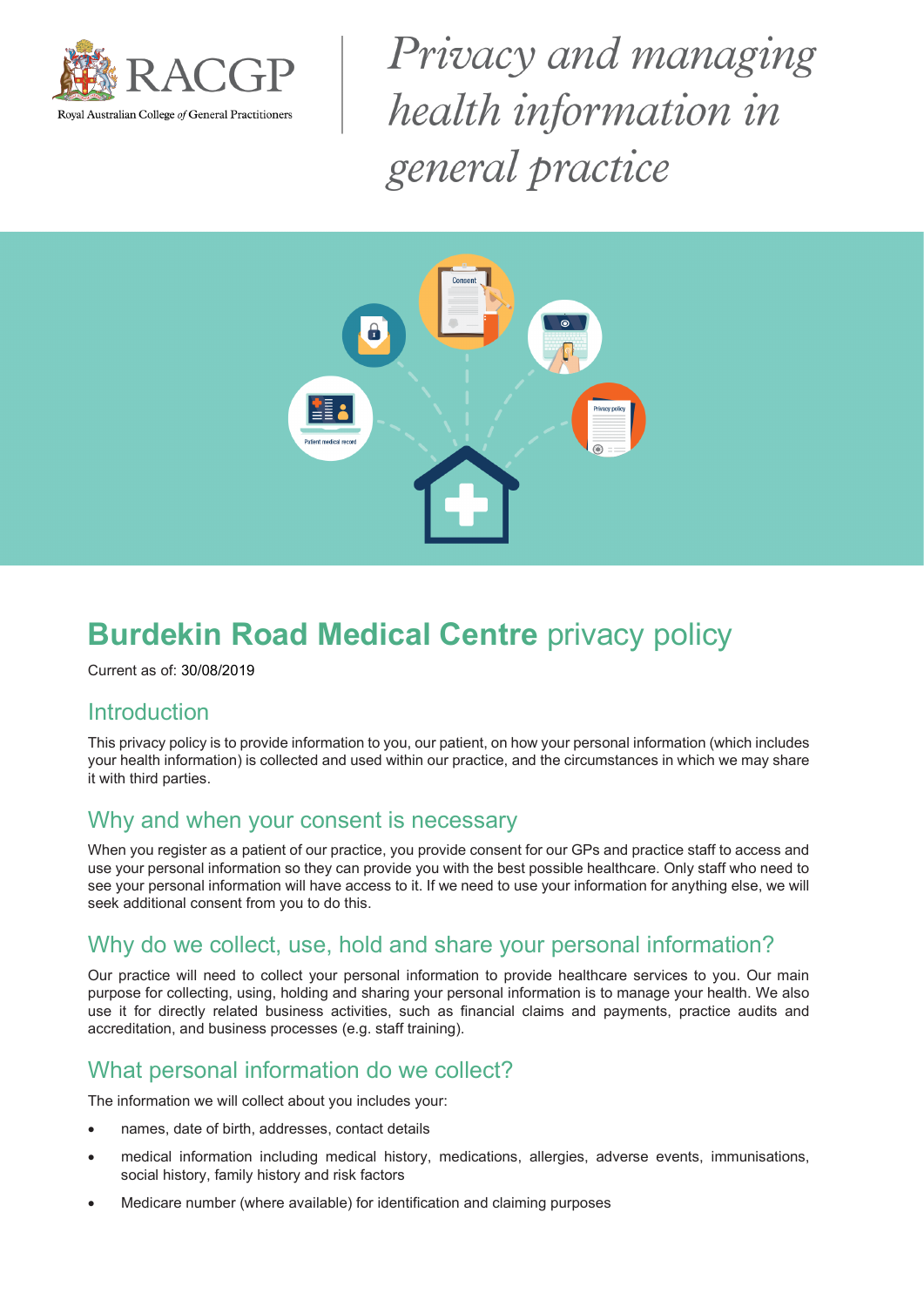- healthcare identifiers
- health fund details.

#### Dealing with us anonymously

You have the right to deal with us anonymously or under a pseudonym unless it is impracticable for us to do so or unless we are required or authorised by law to only deal with identified individuals.

## How do we collect your personal information?

Our practice may collect your personal information in several different ways.

- 1. When you make your first appointment our practice staff will collect your personal and demographic information via your registration.
- 2. During the course of providing medical services, we may collect further personal information. (e.g. through electronic transfer of prescriptions (eTP), My Health Record, e.g. via Shared Health Summary, Event Summary.)
- 3. We may also collect your personal information when you visit our website, send us an email or SMS, telephone us, make an online appointment or communicate with us using social media.
- 4. In some circumstances personal information may also be collected from other sources. Often this is because it is not practical or reasonable to collect it from you directly. This may include information from:
	- your guardian or responsible person
	- other involved healthcare providers, such as specialists, allied health professionals, hospitals, community health services and pathology and diagnostic imaging services
	- your health fund, Medicare, or the Department of Veterans' Affairs (as necessary).

### When, why and with whom do we share your personal information?

We sometimes share your personal information:

- with third parties who work with our practice for business purposes, such as accreditation agencies or information technology providers – these third parties are required to comply with APPs and this policy
- with other healthcare providers
- when it is required or authorised by law (e.g. court subpoenas)
- when it is necessary to lessen or prevent a serious threat to a patient's life, health or safety or public health or safety, or it is impractical to obtain the patient's consent
- to assist in locating a missing person
- to establish, exercise or defend an equitable claim
- for the purpose of confidential dispute resolution process
- when there is a statutory requirement to share certain personal information (e.g. some diseases require mandatory notification)
- during the course of providing medical services, through eTP, My Health Record (e.g. via Shared Health Summary, Event Summary).

Only people who need to access your information will be able to do so. Other than in the course of providing medical services or as otherwise described in this policy, our practice will not share personal information with any third party without your consent.

We will not share your personal information with anyone outside Australia (unless under exceptional circumstances that are permitted by law) without your consent.

Our practice will not use your personal information for marketing any of our goods or services directly to you without your express consent. If you do consent, you may opt out of direct marketing at any time by notifying our practice in writing.